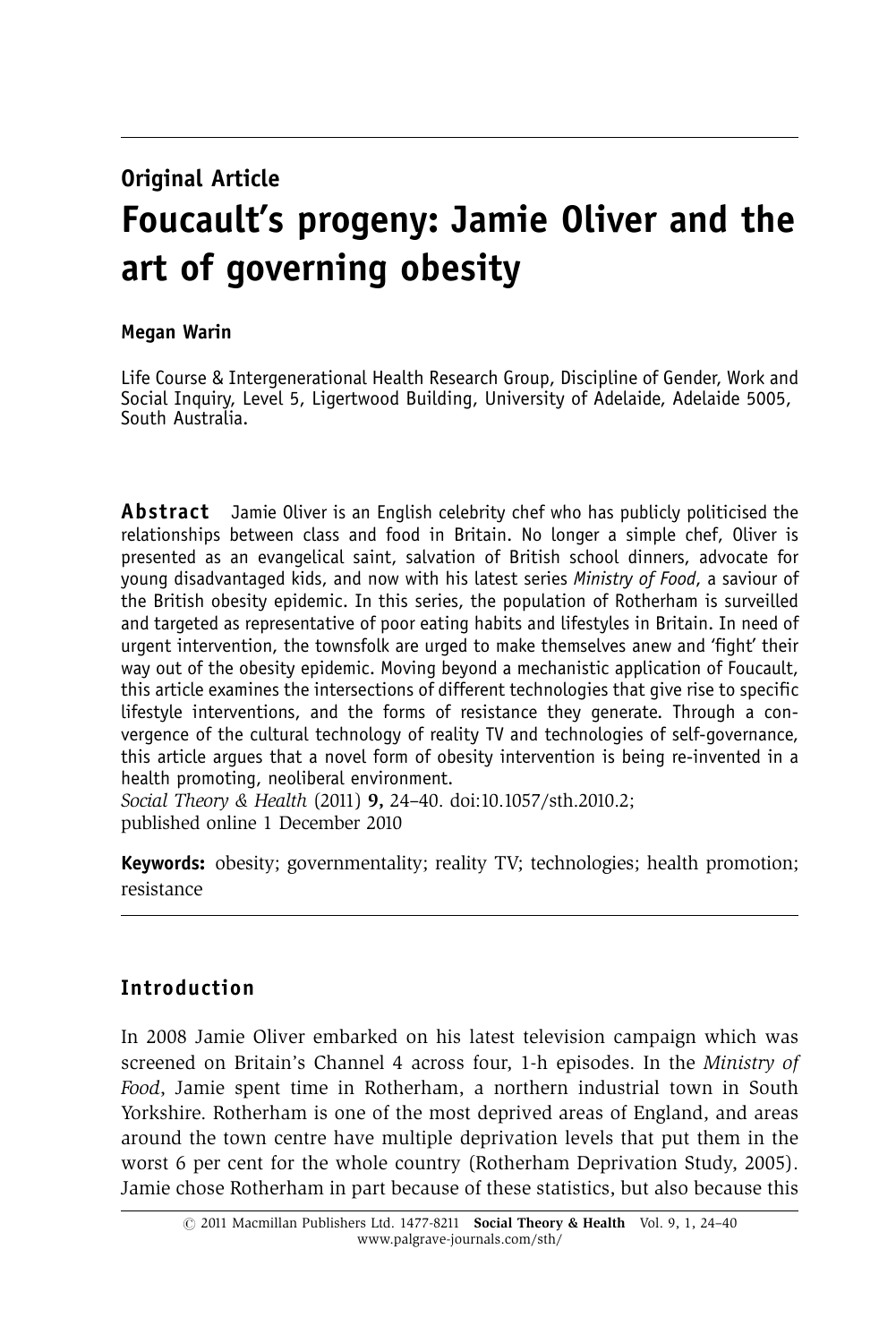is where Julie Critchlow hails, a local woman who had hit international headlines when she and other mothers allegedly passed burgers, chips and crisps to their children through the Rawmarsh comprehensive school fence in 2006, in defiance of new healthy food school dinners that Jamie had been instrumental in rolling out across the United Kingdom.

Oliver famously referred to Julie at the time as a 'big scrubber', and her actions left him wondering why people (and especially mothers) would sabotage a programme that has the potential to improve the health of their kids. In the manifesto which accompanies The Ministry of Food, Oliver states that these 'nagging' issues led him to 'dig into them' and find out what is going on in these people's homes, what they are eating and why 'our diet is helping turn us into one of the most obese countries in the world' (Oliver, 2008, p. 1). In the first episode the cameras follow Jamie as he knocks on Julie's front door to apologise and ask her to support the Pass It On scheme in Rotherham. While always defiant and claiming that Oliver 'lives in a bubble', Julie becomes a central player and ally in the new television series.

This article explores the cultural politics of power and resistance at play here, and in particular the possibilities that give rise to allow a young, wealthy, white man to come to an English northern town and save it from obesity. The Ministry of Food is explicitly about the politics of health, class and place, and is a novel form of what Deleuze (1995), in his reading of Foucault, refers to as 'control societies'. Televised forms of governmentality has been well articulated by Ouellette and Hay (2008), who argue that reality TV has become a new form of cultural technology in which individuals and populations learn how to take care of themselves through self-monitoring, responsibility, choice and empowerment. There is a proliferation of reality shows aimed at targeting unhealthy lifestyles, and specifically obesity: The Biggest Loser, You are what you Eat, Honey, We're Killing the Kids, Fat Camp and Britain's Biggest Babies (and the international versions of each of these shows) are prime examples of this genre.

Everyday life has become a staple for reality TV, in which 'needy' individuals and populations are targeted, and transformed into functioning citizens (Ouellette and Hay, 2008, p. 6). Individuals are required to take responsibility for a range of lurking risks (ibid, p. 7), which can include insecure homes, germs in the house or the dangers of obesity. Reality TV is a milieu for education and intervention rather than a source of representation, and has thus become one of the most important resources for people to manage their 'out of control' lives in world of risks and insecurities (Lee, 2009, p. 76).

As a risky bodily state that is said to be caused by consuming too much energy dense food and lack of exercise (due to high technology consumption and obesogenic environments), obesity is the perfect topic for reality TV. What distinguishes the *Ministry of Food* from other weight loss reality shows,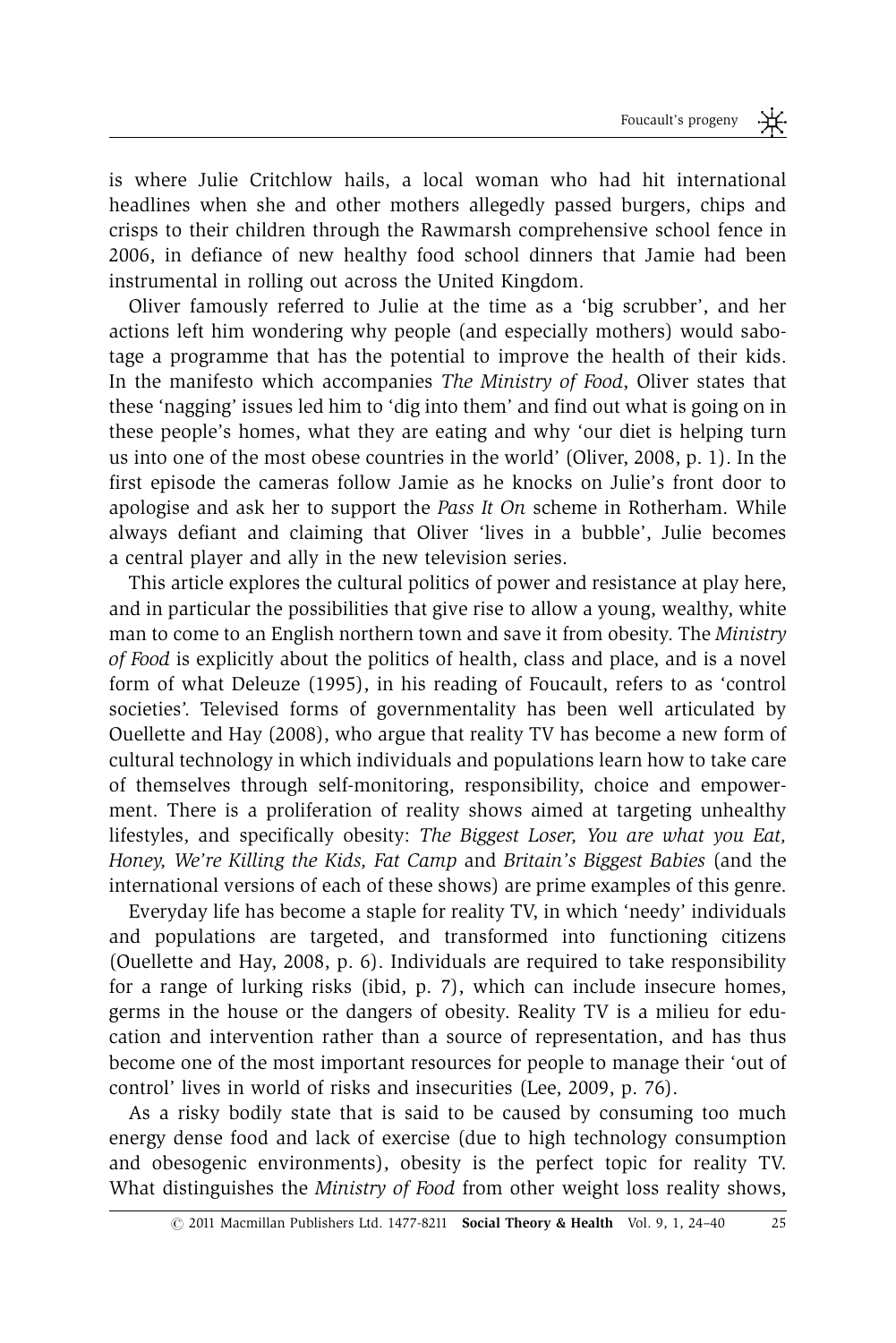however, is the targeting of individuals and the whole community (and by implication, a whole region and nation of England). Rather than focusing on individual players in a competitive role play, the community approach presents a new form of reality TV that seemingly fits with social models of 'new' public health. Oliver unknowingly becomes Foucault's progeny, slipping easily into his clothes and demonstrating the new and intimate relationship between reality TV, health promotion and governmentality.

Several scholars have already noted that as a body of theory, governmentality is aligned more with Foucault's later work than his earlier focus on technologies of domination (Coveney, 1998). Foucault himself recognised that he had not spent enough time developing how people take on and practice these technologies, what he refers to as technologies of the self. Rather than see governmentality as a discreet concept in Foucault's later life, it cannot be separated from discourse and surveillance, and technologies of domination and power go hand in hand with his later work of networked circuits of deployment. In examining the relationship between Oliver's show and obesity intervention, this article argues that these networks intersect and are deployed as a novel form of health promotion.

The first section of the article describes Oliver's Ministry and how he uses the discourse of obesity as a known problem to rationalise the campaign in Rotherham. Through the use of selective Rotherham cases, Oliver argues for urgent intervention, and the following section traces the techniques and strategies of empowerment used to propel the citizens of Rotherham into healthy cooking regimes of self-discipline and transformation. These regimes are spatially arranged, and cross community spaces (such as workplaces, local civic spaces, football stadia) and the intimate, private spaces of people's homes. The final section puts Jamie Oliver and his campaign in the context of health promotion and neo-liberal governance, arguing that such a campaign persuades people to conduct themselves as rational and ethical actors who can make choices and govern themselves in a bid to free themselves (and perhaps the nation) from obesity. Oliver's rhetorics of choice and freedom are, however, not always persuasive, and the choir of dissenters becomes louder the longer Oliver's cameras roll. In light of this resistance, the conclusion points to the limitations and inherent dangers of positioning reality TV as a health-promoting mechanism.

#### Knowing What Needs to be Governed

In the Ministry of Food Oliver and his film crew enter the domestic life of a British town and capture a snapshot of the country's social health (Lawrence, 2008). As Oliver explains in the foreword to his accompanying book to the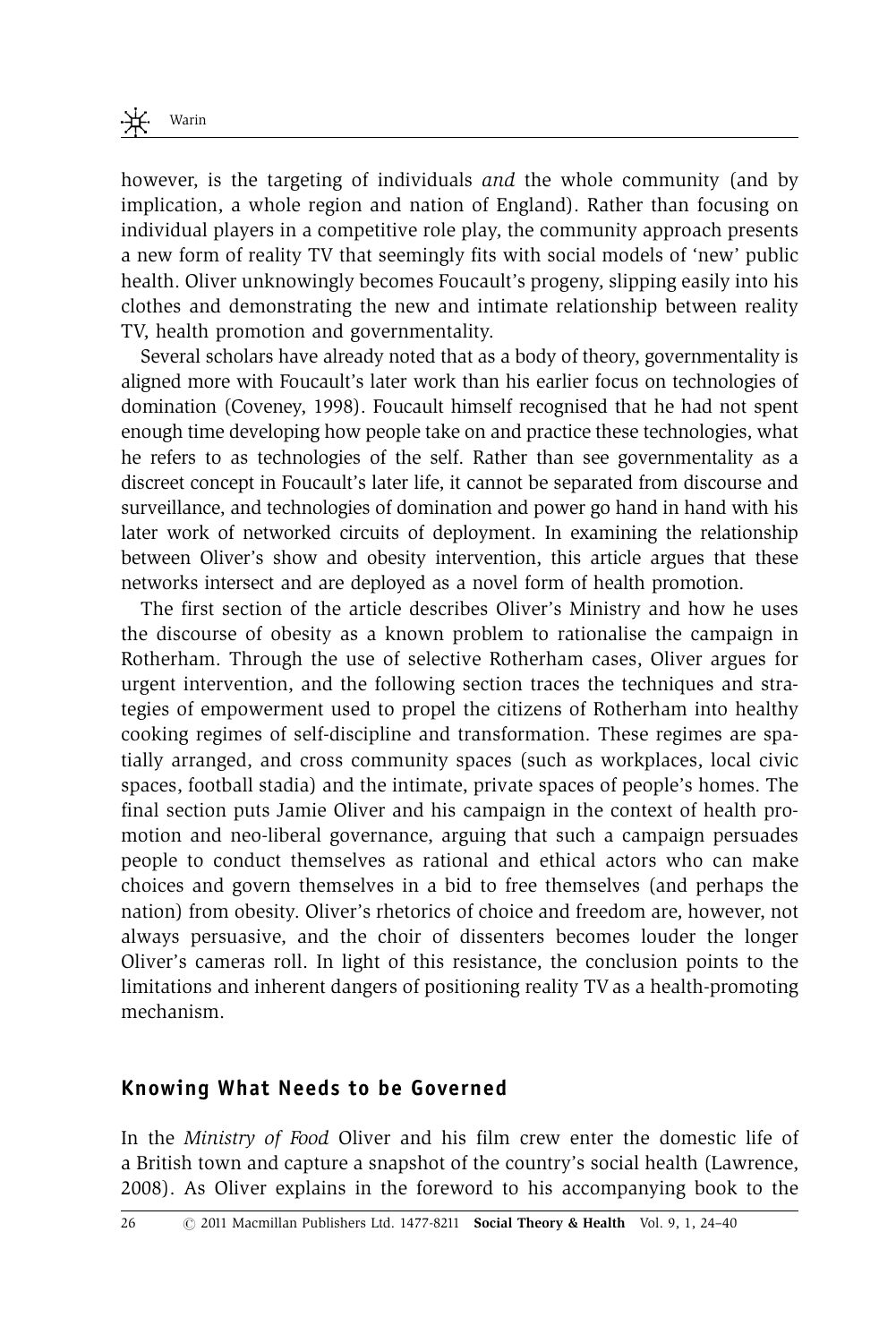series and the television show, the Ministry of Food is a campaign to 'get the people of Rotherham cooking', to teach them how to cook and 'Pass It On'. Oliver believes that changes in gender roles, working conditions and loss of time has led to generational loss of vital cooking skills and knowledge, and demonstrates this by introducing the viewers to Natasha, a single mother who feeds her two young children chips and donor kebabs on the floor in front of the television each night. She has never cooked a meal from scratch, and her refrigerator is groaning with chocolate bars and sweets. Oliver retreats to his Land Rover in outrage and incredulation: 'Fucking hell ... it's fucking Great Britain. It's 2008. I've been to Soweto and I've seen AIDS orphans eating better than that'.

The name for Oliver's mission comes from the UK government's Ministry of Food that was appointed in the Second World War to assist the nation to manage rations and food shortages. The job of the wartime Ministry was to educate the public about how to live healthily on little so they'd be 'fighting fit'. Food Advice Centres were set up all over Britain in which cooking demonstrations, recipes and advice was handed out on how to best live on available ingredients, and hundreds of women were enlisted to teach cooking skills in workplaces, schools, factories and local shopping precincts. On his Ministry of Food website, Oliver claims that as a result 'the British public had one of the healthiest diets of any time in history' (Ministry of Food, 2008).

Oliver's Ministry of Food draws explicitly on this WWII model. Complete with a manifesto and an armoury of marketing strategies (including The Sun newspaper, accompanying DVDs, a book and a website), his is a social contagion model that uses military metaphors. The message is simple, Oliver arrives to 'wage war' on the ready meal and takeaway culture of Rotherham and encourage people to cook simple and nutritious foods. As his website proclaims, by 'bombarding the population with health and advice', people 'armed with knowledge' can turn to victory in the 'fight against obesity'. Oliver pulls on the patriotic strings of wartime Britain, in which Rotherham citizens must be mobilised and enter the front line for a new assault on junk food (Gibson, 2008).

This explicit use of military metaphors to propel change is already evident in public health and popular discourses on obesity. Obesity is often characterised as a public health 'time bomb', an 'epidemic' in need of 'combat' (cf. Komesaroff and Thomas, 2007, p. 287; Barry et al, 2009). As Monaghan notes in his ethnographic work on men and obesity in the United Kingdom, it was the US Surgeon General Everett Koop who popularised the 'war on obesity' in 1997, which led in 2003 to obesity being referred to as 'the terror within, a threat that is every bit as real to America as weapons of mass destruction' (Monaghan, 2008, p. 1).

It is the rhetorical force of these metaphors that Oliver uses to move and persuade people into action. He is no stranger to the machinations of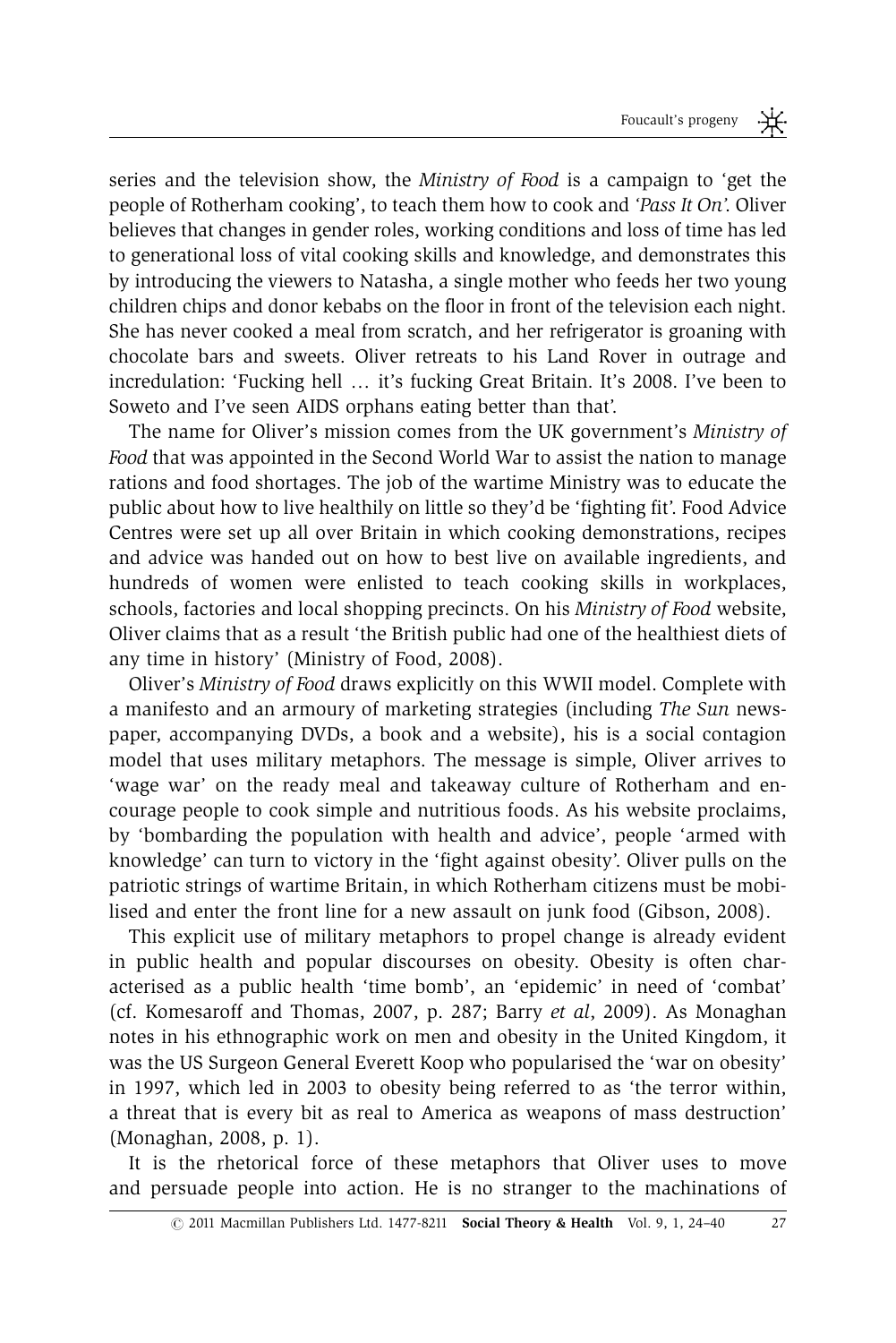

government bureaucracy, having been instrumental in changing the face of what children in Britain eat every day for their school dinners. Oliver's work with the Blair government in enacting these huge social changes across the nutritional landscape of schools has been supported by major capital investment and positive reviews in the British Medical Journal (Spence, 2005). Similarly, the Ministry of Food campaign is explicitly political, and the manifesto and accompanying letter to government ministers outlines how the public can be empowered to make effective short- and long-term changes in their eating habits, and how this needs to be supported by government funding, and individual and community investment. The goal is to slow or reverse the obesity trend, and in doing so,'radically improve the health prospects and social welfare of the British public, regardless of age and class' (Oliver, 2008). Like reality TV's premise of setting a challenge (to lose weight, to be the last survivor or win the game) in order to transform people, Oliver's show has a challenge to get the people of Rotherham cooking healthy food, and in doing so transform the obesity problem of Britain.

Through the lens of the camera, Oliver provides a window in which the audience observe and judge the everyday lives of the people of Rotherham. Like all reality TV, the *Ministry of Food* operates as a panopticon, a model of surveillance in which Oliver becomes an omnipresent guard, policing people's everyday lifestyles. But the disciplinary forces of surveillance have stepped outside Bentham's prison, and seep out into a social body, flowing through the networks of the socius (Rose, 1999). There is more than one guard, for the glare of the nation is upon Rotherham – a viewing audience of 4 million in the United Kingdom alone, sit in their lounge rooms and join in as arbiters of people's diets and lifestyles. Rich and Miah argue that contemporary health discourses are no longer confined to medical contexts, but are encountered through insidious bioethical media events, such as Jamie Oliver's School Dinners (Rich and Miah, 2009, p. 164). Through the technology of reality TV new forms of health and lifestyle education are produced, and viewers are encouraged to enact these guides in the surveillance of their own daily lives.

The first important effect of this scrutiny is to judge the everyday and private lives of people in Rotherham. Viewers are taken firstly into the private spaces of domestic homes, into refrigerators, cupboards and living rooms. We learn in detail about the organisation of consumption and leisure spaces, what is eaten (and not eaten), and where it is eaten. Ouellette and Hay argue that reality TV's capacity to insert guidelines for living into the nooks and crannies of everyday life is a quintessential technology of advanced neo-liberal citizenship (2008, p. 4). This intrusive examination of the minutiae of everyday life is exemplified in the UK show You Are What You Eat (2004–2007), in which the militant expert and presenter Gillian McKeith takes samples of contestants' faeces to show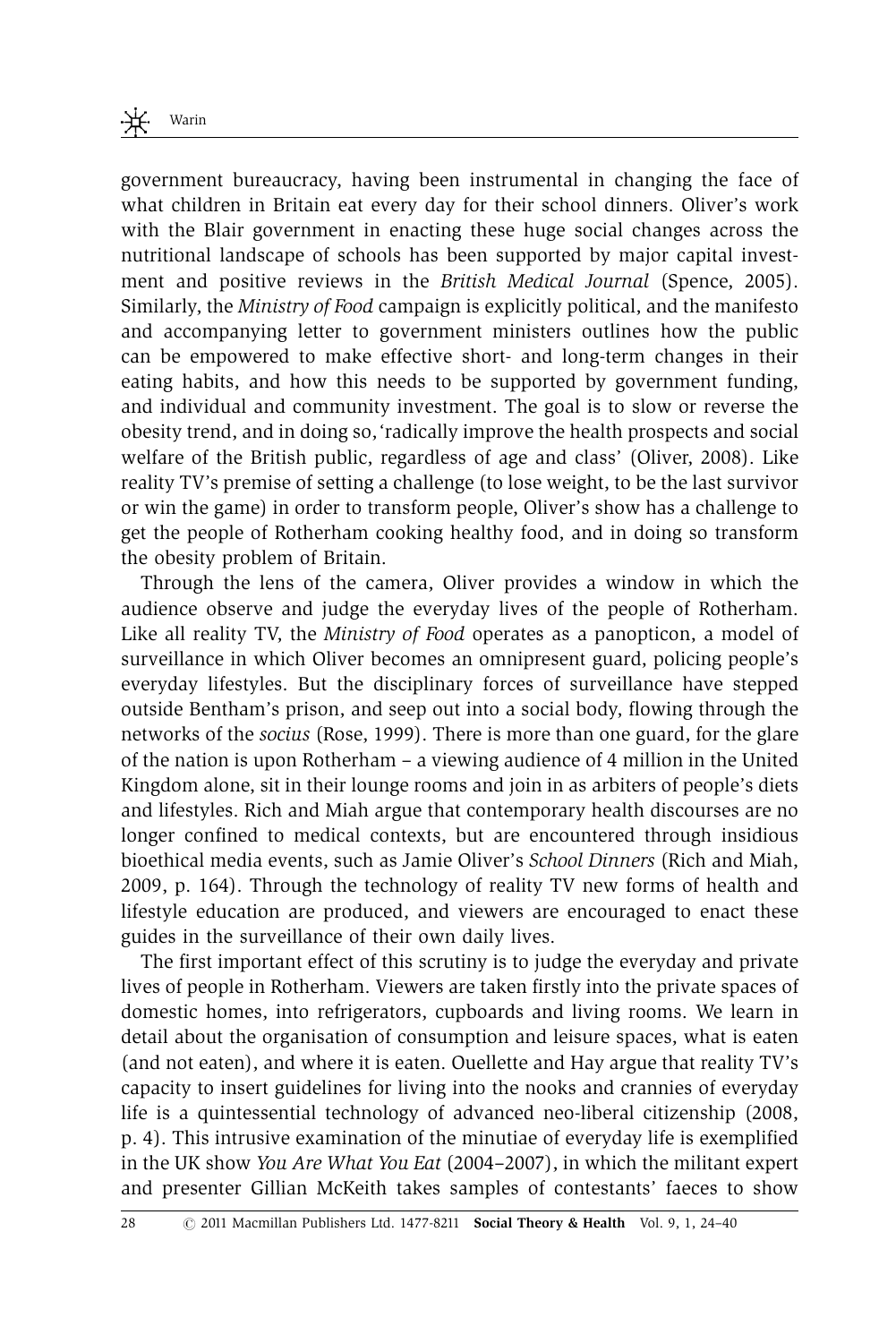them how the internal workings of their bodies are strained by 'obesogenic lifestyles'. Not content with the surveillance of everyday lives, McKeith surveils the interiority of bodies in their most intimate performances. In reality TV private spaces of bodies and lives are no longer private and become public spectacle and entertainment.

A second important effect of Oliver's ministry is guided by a common premise of reality TV, to 'bring less educated, lower income populations up to middle class standards' (Ouellette and Hay, 2008, p. 6). Oliver taps into stereotypical discourses of life in a northern English town, showing viewers the cyclical and intergenerational effects of poverty on the health of people (although this is never acknowledged as a social determinant of ill-health) in which ignorance is actively constructed as a gap in what these people know. An epistemology of ignorance (Tuana, 2006) underscores the presentation of Rotherham townsfolk, who are unable to read recipes, use a stove, mash a potato, know what boiling water looks like, and even feed their own children. This victim blaming approach feeds directly into a well-established discourse in the United Kingdom about the north-south divide, in which northerners are represented as in a constant state of post-industrial degeneration and stuck in impoverishment. This pervasive political discourse was recently reproduced in a controversial report from Policy Exchange (a UK think tank that advises on public policy) which described two nations in England, the prosperous south and depressed and obesogenic north, in which the only hope for northerners to improve their quality of life is to migrate south (Leunig and Swaffield, 2008).

# Persuasions of Rhetoric

For Oliver's show to be successful, there must be a taken for granted reason for intervening in these people's lives. Reality TV is this rationalisation and comes to the fore as an 'object of regulation [and policy] designed to nurture citizenship and civil society, and an instrument for educating, improving, and shaping subjects' (Ouellette and Hay, 2008, p. 14). Reality TV is not mere representation, it acts as a 'cultural technology' that firstly identifies certain bodies as problematic and then acts as a techne in which skills and knowledge are directed towards production. Just as Foucault argues, these disciplinary technologies and regimes are articulated in accordance with norms constituted by expert knowledges and put into play by disciplinary techniques (Foucault, 1980, p. 106). And these techniques focus on observation, classification, and the production of normality/abnormality around statistical norms, individualising and standardisation.

 $\odot$  2011 Macmillan Publishers Ltd. 1477-8211 Social Theory & Health Vol. 9, 1, 24-40 29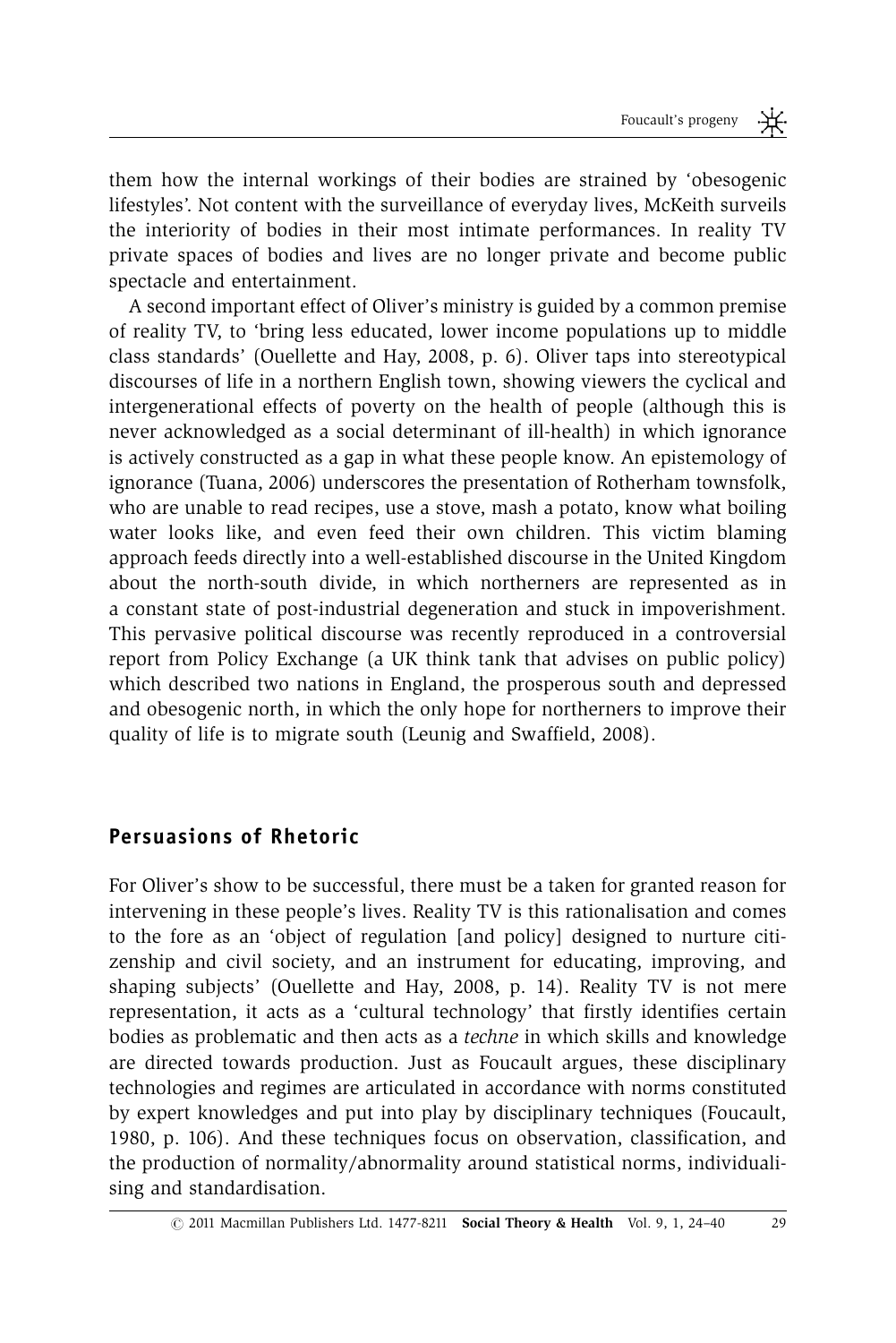Obesity has been constructed as a problem and disease category through biomedical discourse. It is via medical examinations, the inclusion of obesity and its variants in diagnostic manuals, the collection of population statistics through measurements that define individuals and groups of people as normal/ abnormal, that obesity has been 'made' and classified as a disease of the late twentieth and twenty-first century. Obesity (and its variants) is part of the International Classification of Diseases (ICD-10) and has internationally recognised instruments of calculation (for example, BMI, waist circumference, body fat percentage). Obesity has been the established rationale for international groups (the International Obesity Task Force), has dedicated academic journals of study (Obesity, International Journal of Obesity) and major policies and campaigns in place to tackle it (in the United Kingdom, for example, the recent Healthy Weight, Healthy Lives: A Cross-Government Strategy for England (2008) and the Change4Life campaign (2009)). In all, obesity has come to the fore as an epidemic and as a global crisis, and has an industry and authoritative evidence (for example, medical and economic) to support it (Coveney, 2008).

Oliver uses the legitimating evidence of statistics in his manifesto to persuade viewers of the need for economic and medical management of obese people:

Obesity already costs the NHS [National Health Service] more than smoking: £4.2 billion versus £2.7 billion. Over 9000 people already die prematurely each year due to health conditions caused by being overweight; cancer, heart disease, stroke and diabetes are the most common ... Experts now say the problem is escalating so quickly that in ten year's time, 75 per cent of people will be overweight or obese. (Oliver, 2008, p. 1)

Oliver builds the urgency by painting a vivid picture of irreversible risk in declaring: 'If nothing is done, obesity and diet-related health problems will have devastating consequences for the National Health Service ... This will be the first generation in which children are predicted to die before their parents' (ibid.). This tactic for creating the worst possible scenario of future obesity risk is a common strategy of public health campaigns. Diprose (2008) suggests that this posturing of risk demonstrates how public health campaigns concerning obesity (and smoking) have been caught in a paradigm of pre-emption, in which potentialities for the future are imagined and feared within the worst hypothesis (Diprose 2008, p. 142). The reality TV series Honey We're Killing the Kids (2006) similarly uses a strategy of predicted futures to scare people into urgent action. The show begins with computer-generated images of the children involved (based on current behaviours), fast-forwarding to produce images of fat, bloated adults (Kendrick 2008, p. 390).

As well as securing an imagined future (however uncertain this may be) statistics are used to enable action in the present. Rose *et al* argue that population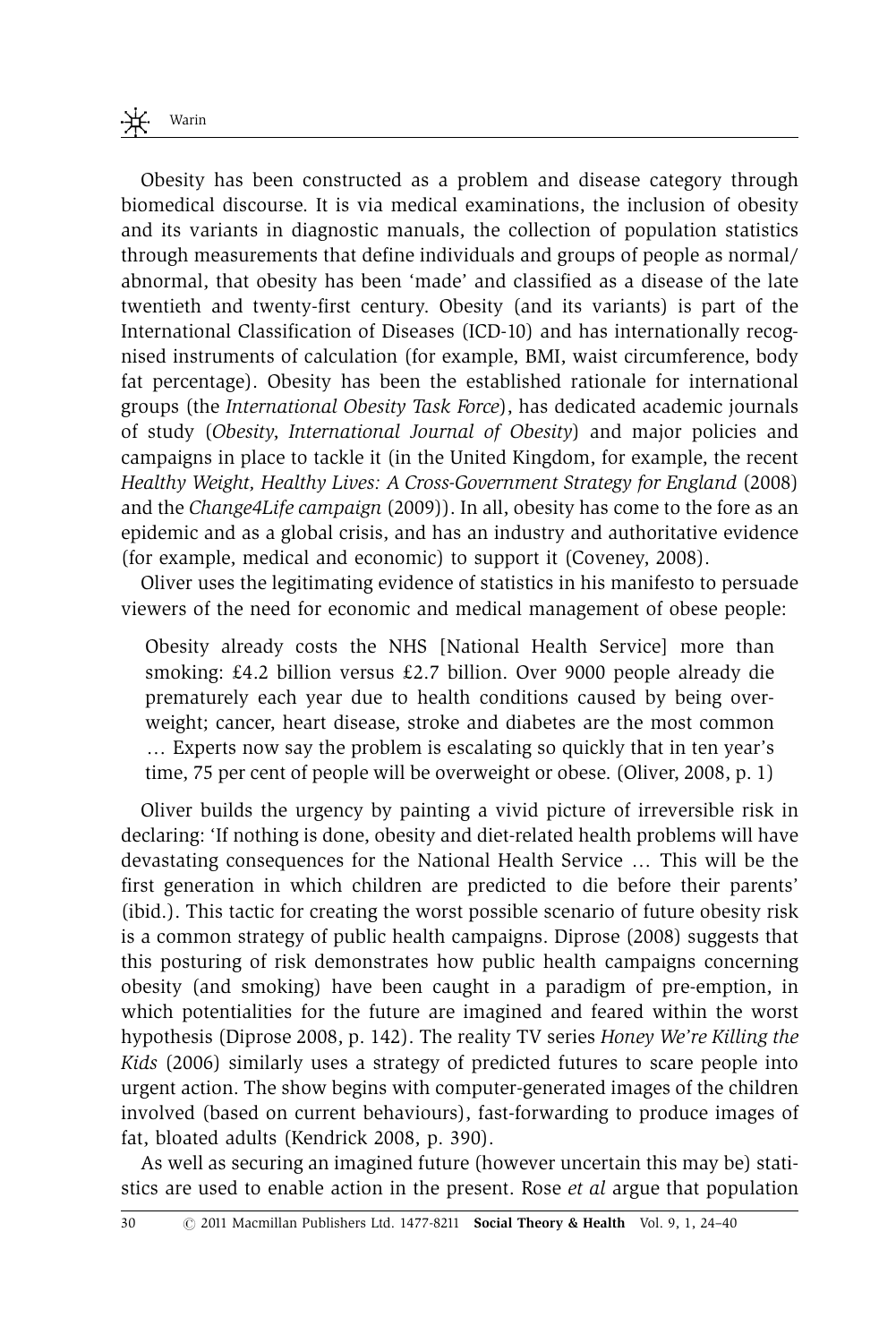statistics and clinical evidence allow us to know that which has to be governed, and we are able to govern in the light of that knowledge (2006, p. 87). This is a central concern of governmentality, for now knowing what has to be governed a series of questions can flow: Why should they be governed? How should they be governed? And as Coveney (2008) argues in his analysis of the government of girth, there are now certain parts of the population that have been targeted as requiring specific interventions ('the poor', and children in particular).

Governmentality targets populations who lie between the poles of state and family, and are known and have a reality of their own. These populations, such as Rotherham which is popularly known as the 'obesity capital of the UK' (Midgley, 2008) have their own life and internal processes that are independent of government, but require the intervention of government (Rose et al, 2006, p. 87). In response to the obesity epidemic, new practices and agencies of governance emerge, and new instruments of government are invented (ibid, p. 88). Governmentality is not situated in any single body or State but in the broader art of governing populations. Governmentality, Foucault argued, is not concerned with sovereign power, as this is 'too large, too abstract and too rigid', nor located in the 'thin, weak and insubstantial' model of the family (Foucault, 1979a). Rather than a top down model of power in which the state is wholly responsible, he argues that a whole variety of authorities govern in different sites. This involves capillary networks of power: '... an assemblage of networks, authorities, groups, individuals, and institutions [are] enlisted, brought to identify their own desires and aspirations with those of others' (Miller and Rose, 1990).

Through the *Ministry of Food*, Oliver produces a storyline of obesity that combines key elements of reality TV and governance. Symbolic references that accompany obesity (and are commonly understood and shared) include a host of moral assumptions (for example, slovenly, uneducated and lazy) that lay the foundation for inordinate future risks to society. It is these behavioural attributes that are the rationalisation of reality TV and in need of transformation. As Nerlich similarly suggests in her analysis of the catastrophic discourses of microbiology, certain points of storylines are selected to make them more salient in a communicating text, in such a way as to promote problem definition, causal interpretation, moral evaluation and/or treatment recommendation (Entman, 1993, p. 53, cited in Nerlich, 2009, p. 576–577). Rotherham is chosen as the media landscape for reality TV's visual performance of this storyline.

# Empowering the Citizens of Rotherham through Self-discipline

Pass It On is the main strategy of Oliver's Ministry of Food, mobilised in order to resurrect and keep cooking skills alive in Rotherham. It is a pyramid scheme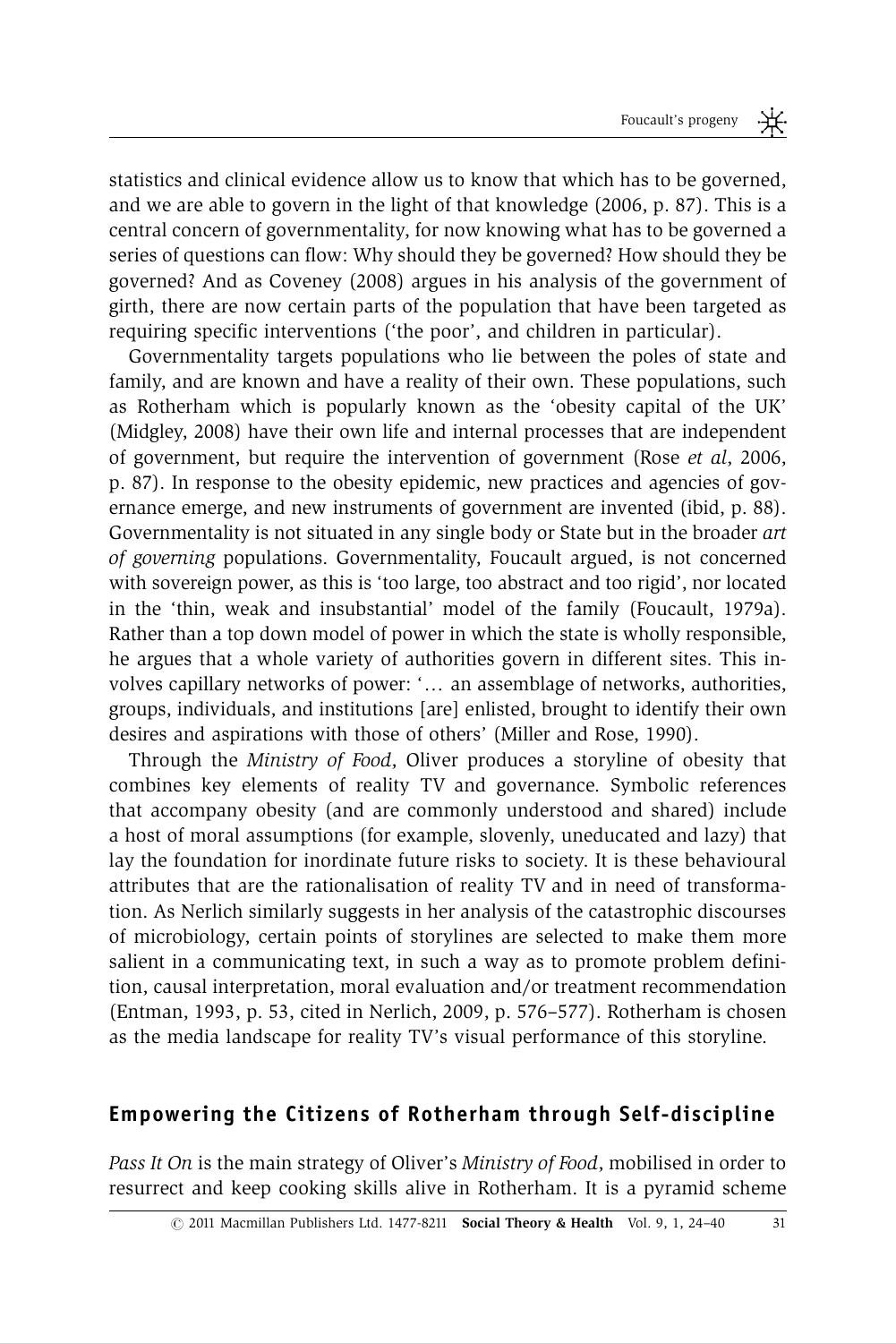where eight people are taught one or two dishes that they can then teach two 'mates' who Pass It On again, with the aim of teaching all Rotherham residents (just over 250 000) the skills of cooking in a short time frame. To arm people with the knowledge, confidence and tools to learn basic cooking skills, Oliver enlists apprentices. As well as Critchlow, the 'Burger mum', other handpicked helpers are Natasha the single mum, who featured in the first episode; Claire, who admits to a dinner being 10 bags of crisps; and Mick the miner who has 'never even made beans on toast' and thinks cooking is for 'poofs'. Initially, Oliver teaches people to cook in their own homes or environments, trying a recipe, which they can 'master' and pass on. These helpers then spill over into a network or 'army' of helpers, including mothers, fathers, children, schools, workers, local councils and companies.

In taking The Ministry of Food into Rotherham, Oliver is working with ordinary people in their everyday lives, workplaces and domestic homes. Ordinary people are central to reality TV, as reality TV is concerned with 'programs that film real people as they live out events in their lives, contrived or otherwise as they occur' (Nabi et al, 2003, p. 304). Oliver's genre of reality TV is marked by ordinary people like Critchlow who are engaged in unscripted action and interaction and become celebrities in their own right (Nabi, 2007, p. 373), as opposed to celebrities becoming ordinary people (for example, The Osbournes, The Anna Nicole Show). It is people like Critchlow who become points of identification and illustrate that anyone can participate in technologies of self-help and self-actualisation.

Consistent with the viral contagion model, Oliver takes the Pass It On scheme out of domestic kitchens and into the community. This has meant that a number of community spaces have become key sites in the assemblage of authorities, groups and individuals enlisted, all becoming allies in governing. The linchpin of these networks is the centrally located, nongovernment food centre, harking back to the wartime food advisory centres. The walk-in facility, which offers basic cooking courses to the local community, is open from 9:30 to 20:00, 6 days a week and is partly funded by the local authority and Oliver himself. Rotherham citizens can watch professionals cook a meal from scratch and then get hands-on experience themselves. As well as the cooking classes, anyone can drop-in and learn how to cook 'budget friendly and simple food' from the set of 10 meals. In his manifesto Oliver argues that once people learn how to master simple skills of chopping, frying, roasting and baking they'll be able to transfer their skills to home environments, and to other dishes and ingredients.

The relationship between the trainer and the learner is fundamental to Oliver's scheme and to Foucault's concept of governmentality. Governmentality is not simply the government and surveillance of others; it also means the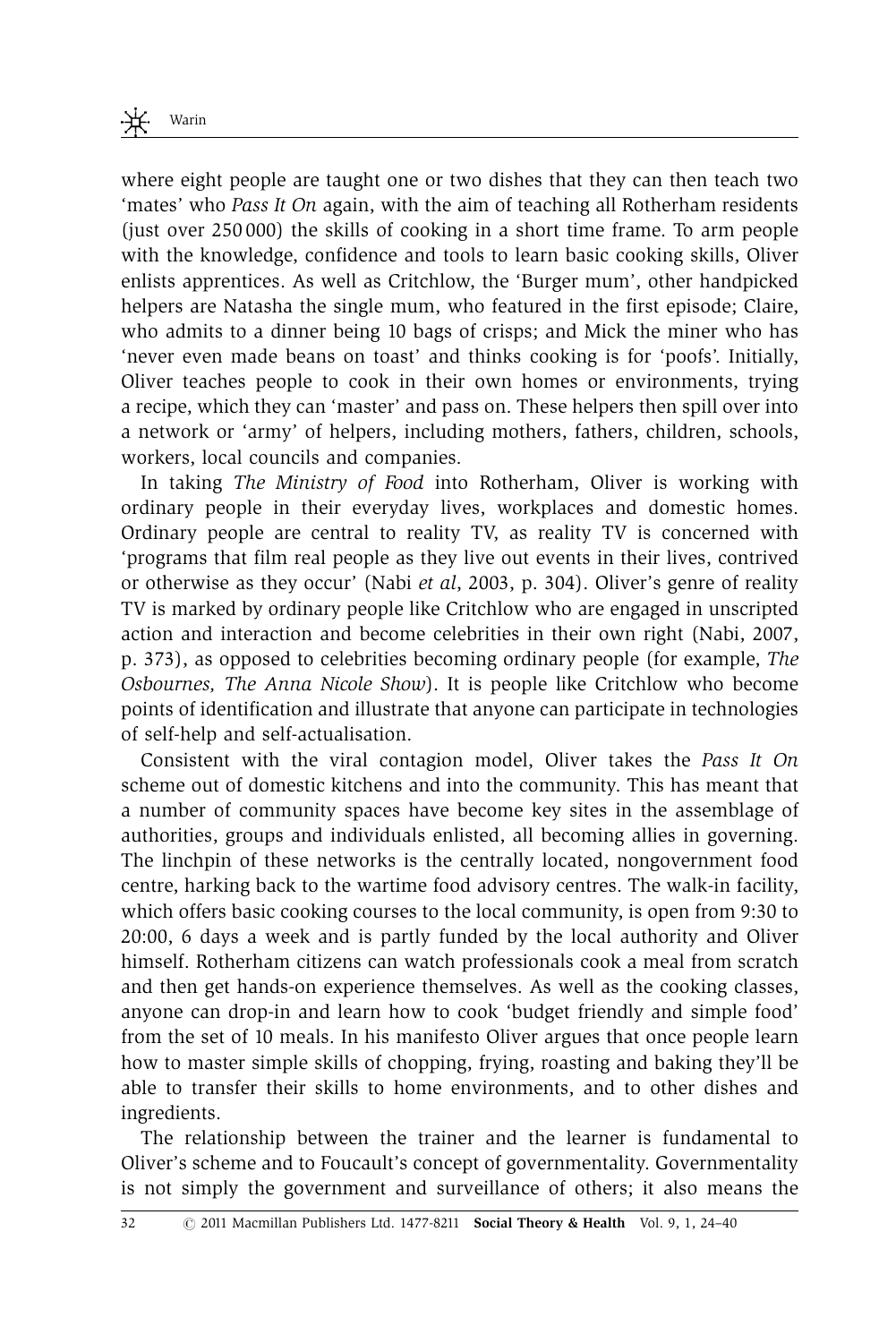government and surveillance of oneself – what Foucault refers to as technologies of the self. In Bentham's panopticon, the prisoner's adjust their behaviours because they know they are constantly being surveilled by unseen guards. In the Ministry of Food the goal is similarly for individuals to know and act upon themselves, in order to make better food choices. Natasha, Claire and Mick learn from Oliver and then become the trainers in Pass It On, using their selfdiscipline to teach and train in a variety of Rotherham locations (in the streets, at the local council, in workplaces and schools). Claire goes to the Rotherham Borough Council to convince the councillors (with a cooking demonstration in which they join in) to fund Pass It On once Oliver has left. Oliver is proud of his apprentices, and in line with Foucault's technologies of self they now conduct their lives as an enterprise, and have become entrepreneurs themselves.

Governmentality thus engages a certain freedom in which the apprentices and converts to Pass It On take on an ethics of responsibility and accountability. In this way technologies of self are formed alongside technologies of domination so that the people of Rotherham produce the ends of government by fulfilling themselves rather than being merely obedient (Rose, 1989). In governing themselves, Foucault's productive forces of power are realised in which agency and choice is created (as opposed to the negative or repressive forces of power put forward by Marxist scholars).

As someone who presents himself as a 'mockney' (someone with a middleclass upbringing who develops a Cockney accent to gain broad popularity and credibility) and self-made celebrity, Oliver follows Foucault's forms of governance in which the 'rules of law, the techniques of management, and also the ethics, the ethos, the practice of self, [are] played with a minimum of domination' (Foucault, 1991). In the Ministry of Food and under the gaze of a national audience, Oliver works to provide the townsfolk with an ethos of agency, self-responsibility and the obligation to maximise one's life. These guiding principles also intersect with 'new public health' principles of participation, enablement and empowerment (Raphael and Bryant, 2002, p. 196) and neoliberal governance.

# An Analytics of Resistance under Neoliberal Governance

Foucault's ideas of self and governmentality are part and parcel of a neoliberal shift in the conduct of modern, moral citizens. Neoliberalism came about from a shift in the welfare state, and operates on the principles of individualism, free markets via deregulation, and decentralisation. Health-care reform has embraced neoliberalism in policy and practice, and its effects are seen in 'privatisation of services, new systems of accountability and cost-effectiveness, and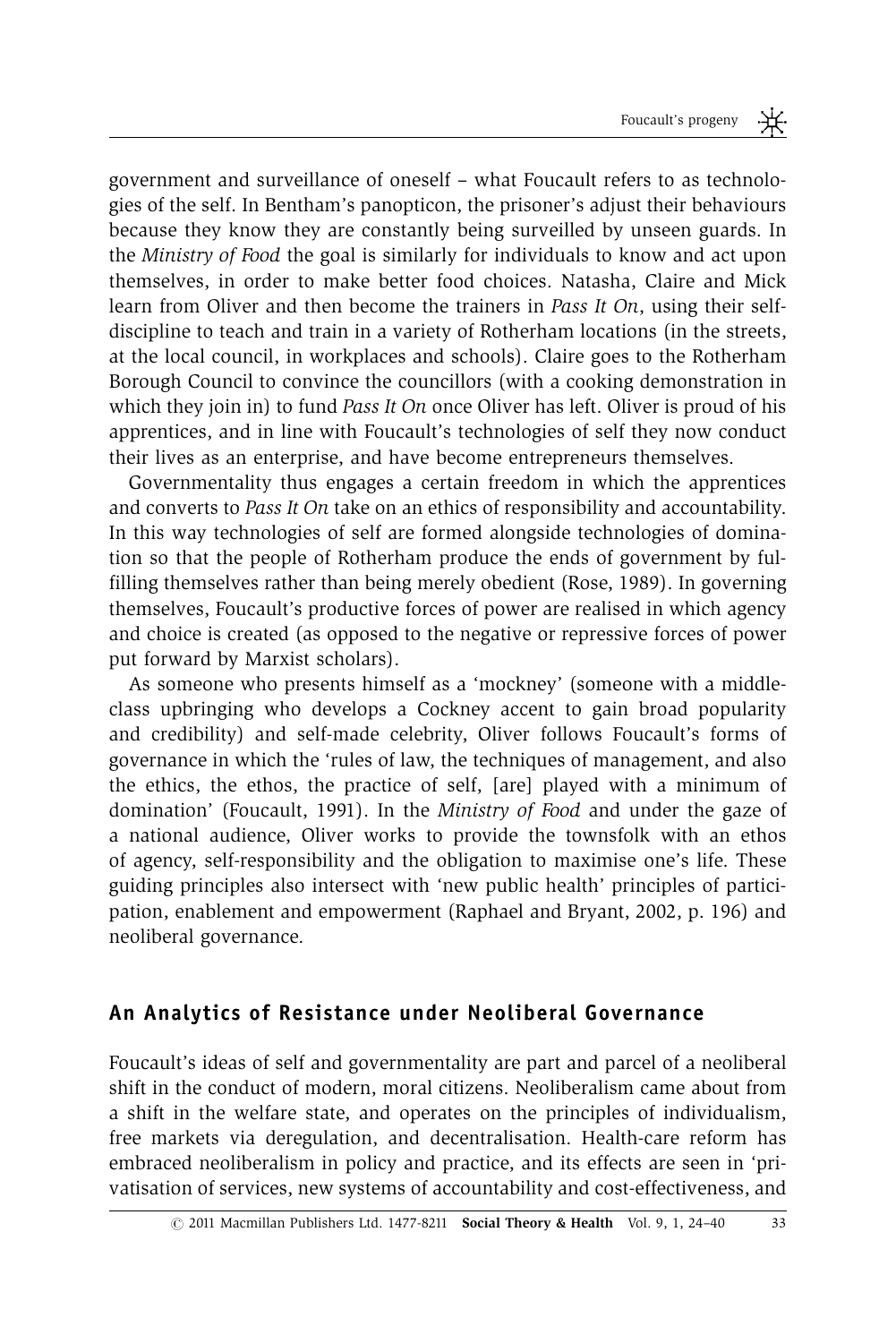efforts to make individuals and communities more reliant and self-determining' (Petersen, 2003, p. 193; Warin et al, 2008). Within this model citizens are now asked to be active health consumers (rather than the previous passive patient) and take responsibility for their own health care. In taking on Oliver's Ministry of Food and ensuring that their food choices are informed, the people of Rotherham are choosing to improve their health and lower the risks associated with overweight and obesity, and are thus modelling good, ethical citizenship. Here the notion of freedom and choice is paramount, as it reflects the active participation of people in self-governance, and keeping the state at bay.

This form of citizenship is embedded in policies of self-responsibility or mutual obligation, to which marginalised and disadvantaged populations are frequently bound. Entitlement to government protected standards of health is increasingly being circumscribed by an obligation in which health-care consumers must be seen to be active in specific duties of health promotion. The state is no longer obligated, and the self becomes entangled in a contract of self-scrutiny and discipline. The No Excuses, No Nannying speech from the UK shadow health secretary in 2008 supports the neoliberal imperative for obese people to act responsibly and change their lifestyles. The conservatives argue that there is no excuse for being obese, and blaming biology or the environment 'for their own shortcomings' lets obese people off the hook. Within a policy of responsibility, businesses, local authorities and 'poor, obese and lazy' people must 'work together' and 'choose healthy living' (Summers, 2008). Similarly, the UK white paper on the nation's health is entitled: Choosing health: Making healthy choices easier, reflecting the neoliberal political climate of individual empowerment, freedom and self-care. In this context, Oliver and his Ministry fulfils the role of social reformer, thus enabling the state to divest itself of many of its obligations.

Of course not everyone is obliged or willing to conduct themselves through a form of good citizenship defined by neoliberal governance, and this is why Julie Critchlow came to such media prominence. Petersen argues that those who seek not to chose self-governance and 'operate outside predetermined lines of action risk being labeled irresponsible or as troublemakers' (Petersen, 2003, p. 195). This is precisely how Critchlow was represented by Jamie Oliver and the media, and why she achieved international media fame. She and her fellow 'sinner ladies' (as a pun on 'dinner ladies') became known as 'junk food pushers'. Hattersley (2006), writing in The Sunday Times, described photographs of the women feeding their children (which were emblazoned around the world) as like a scene from the satirical comedy Little Britain, in which Critchlow was branded the 'worst mum in Britain' (ibid.).

Ironically, Critchlow said she was responding to outrage from local parents about their children being banned from leaving school premises during lunch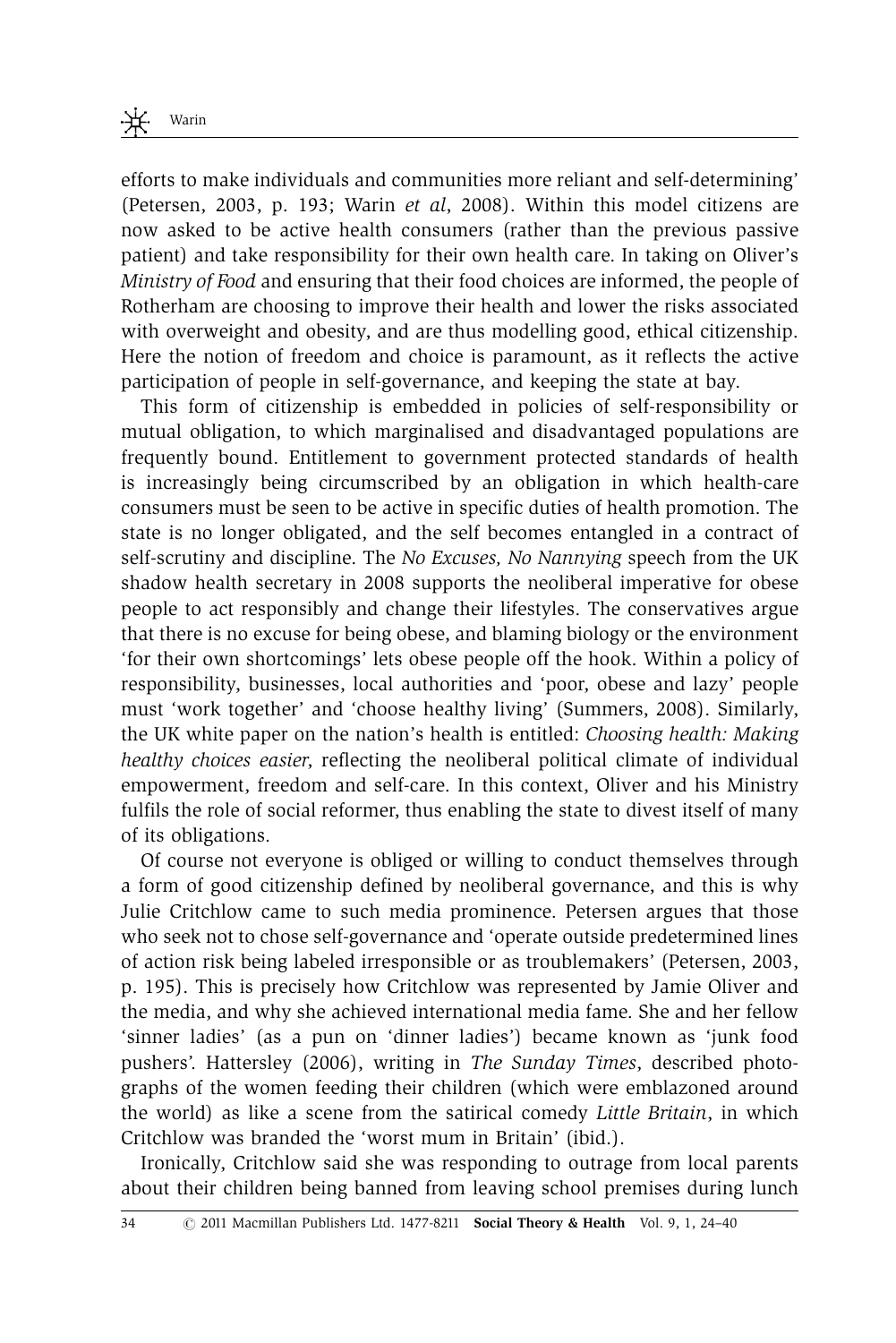times and denied the right to choose what they want to have for lunch. 'Next they'll be going through our cupboards telling us what we can feed them at home' says one mother,'but we know how to give our children a proper meal better than any school' (Hattersley, 2006). Following the school dinner fiasco resistance groups were formed in opposition to Oliver's crusade (such as 'Mothers against Oliver' which included Critchlow) – and during the Ministry of Food the Jamie go Home blog (http://jamiegohome.com/) ran a scathing running commentary of Oliver's campaign as it rolled in and out of Rotherham. It documented all the gaps that the editors and producers left out of the aired series, such as when in Episode 2 Oliver visited the Rotherham United football club's last game of the season to tell them about *Pass It On*. Five thousand fans chanted 'you fat bastard' and 'who ate all the pies', throwing his evangelical ministry straight back at him. Oliver hadn't realised that Rotherham people have a fierce history of resistance to outsiders; Cortonwood pit (just outside Rotherham) is where the UK miners strike began in 1984.

In my mind, Critchlow is the most important player in the Ministry of Food series. Her rejection of the ideals of self-discipline and governance demonstrate that people don't simply fall into line, and that possibilities for resistance are embedded in the multiplicity and dynamism of force relations that constitute power. Rather than view Critchlow's actions as a negative reactive to oppressive power (which resonates with narrow and dualist interpretations of Foucault's approach to resistance), Critchlow responds to the identity of 'failed mother' that neo-liberal governance entails her in. She rejects the subject position of an inept mother who cannot feed her own children. She contests Oliver's expert positioning and tries to reinstate her own autonomy, freedom and identity as a mother: 'We know what food the kids like', says Julie 'and it's not polenta' (Hattersley, 2006). Julie's resistance is thus not a negation of power or a tactical reversal, but a generative 'counter power' (Foucault 1979b, pp. 218–220) in which she challenges and subvert dominant discourses, and in doing so, attempts to form herself in new ways.

In her own tactics of resistance against the 'government of individualization' (Foucault 1982, p. 781), Critchlow is also voicing the nuanced details of people's lives: 'Life isn't simple ... it's always a compromise' (Hattersley, 2006). Julie is always the sceptical bystander; 'they won't buy this' she repeatedly tells Jamie in the show, and she firmly believes that Oliver has no idea about the day-to-day lives of Rotherham people, who carry in their bodies a history of industrialisation, pride and disadvantage. Although Oliver has an admirable mission to teach adults to cook, who can then teach these skills to children, there are a host of structural determinants, such as class, gender and place, that his focus on 'individual skills' overlooks. And this is Julie's criticism, he doesn't understand the constraints under which people live, and that people don't often have choices.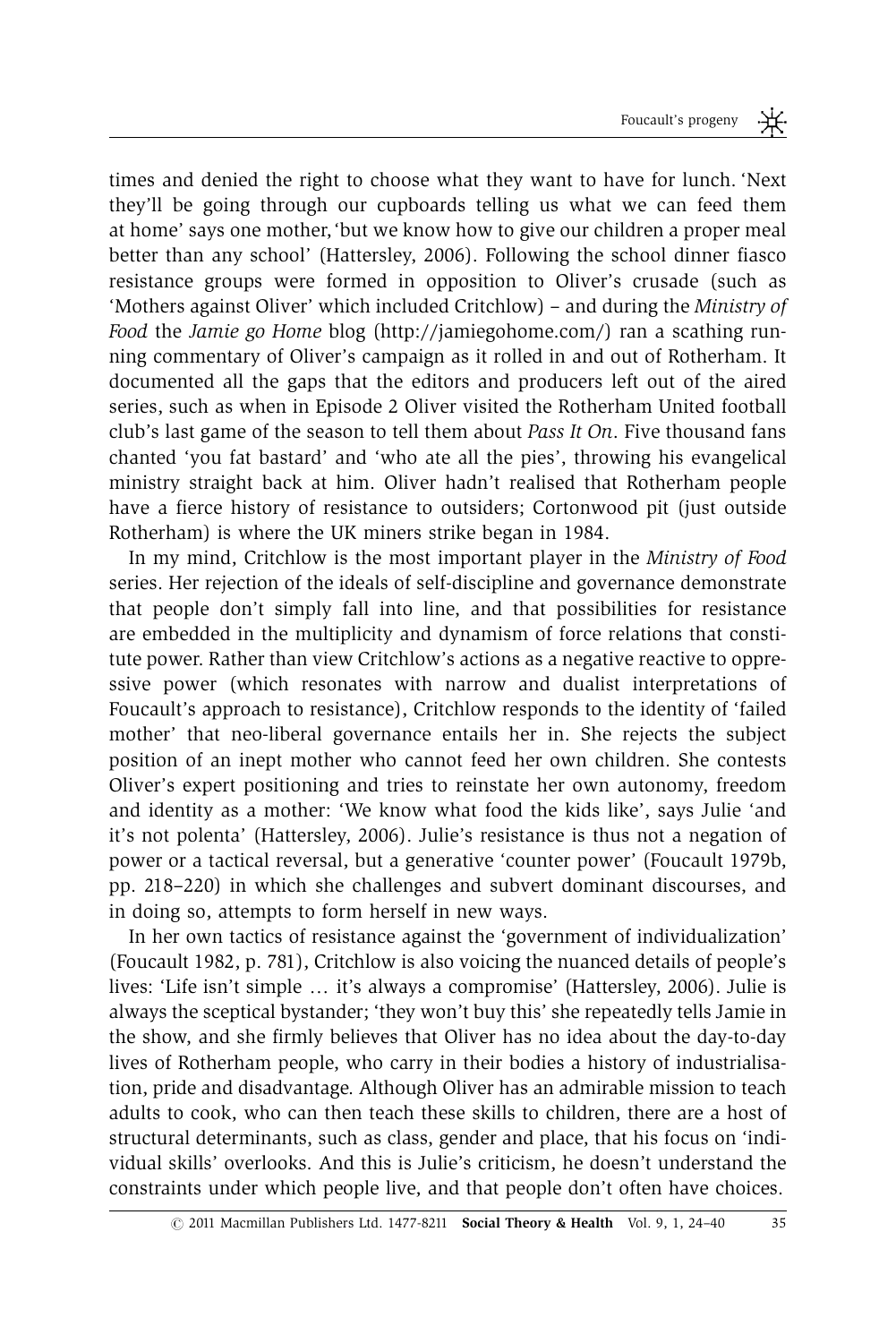This is Oliver's blind spot, his inattention to the history, poverty and class positioning of these people. In comparing their eating habits with children in the so-called developing world, he eschews class as a mitigating factor. Obesity, however, has been repeatedly identified as more common in lower socioeconomic groups (Wardle et al, 2002, 2006). There is a large body of literature that identifies links between place, socio-economic status and health inequalities (and is now a key policy objective of the UK government, as evidenced by the 1980 Black report, the Acheson Independent Enquiry into Inequalities in Health 1998). The concept of class, however, is a muted concept in Britain and has been almost removed from political discourse. In Thatcherite and Blairite Britain, class was instead framed as choice. The libertarian Lord Mayor of London, Boris Johnson, was the only person to speak out publicly in Julie Critchlow's defence. Rather than mention class, Johnson argued that 'the poor and the ignorant should be as free to spend their money as they choose as anybody else' (Orr, 2008). In appealing to the neoliberal rhetoric of personal responsibility, 'choice' absolves the State of responsibility and places social problems squarely at people's feet.

# Conclusion

This article is not concerned with whether Oliver's Ministry failed or succeeded in Rotherham. It is, however, concerned with how Oliver came to Rotherham, and proceeded to try and engage the entire population in social change. As in critiques of early health promotion policing or preaching, there is considerable slippage between Oliver's religious and governing ministry. Oliver was labelled in the Jamie Go Home blog as a 'messiah', and his apprentices as 'apostles'. Mick the miner 'had an Epiphany' after making a dish that men really could cook. After their outrage at the limited and selective way in which Oliver represented Rotherham to the world, some locals wanted to 'nail him to a cross'. And the author of the Jamie Go Home blog cynically commented: 'Thank goodness a missionary came to show us posh ham and asparagus' (http://jamiegohome .com/). Foucault would appreciate this analogy, as he believed that both medical and religious regimes are aesthetic disciplines focused on the government of the body.

But Oliver has not operated in this simplistic, top down way. He has not come to Rotherham simply to educate the people in what he thinks is best for them. He has moved beyond a governance of domination and attempted to provide people with their own will for change, and empower the people of Rotherham in their own self-governance. As Rose argues, 'Increasingly, [this] notion of empowerment  $\ldots$  has come to play a crucial role as techniques and technologies of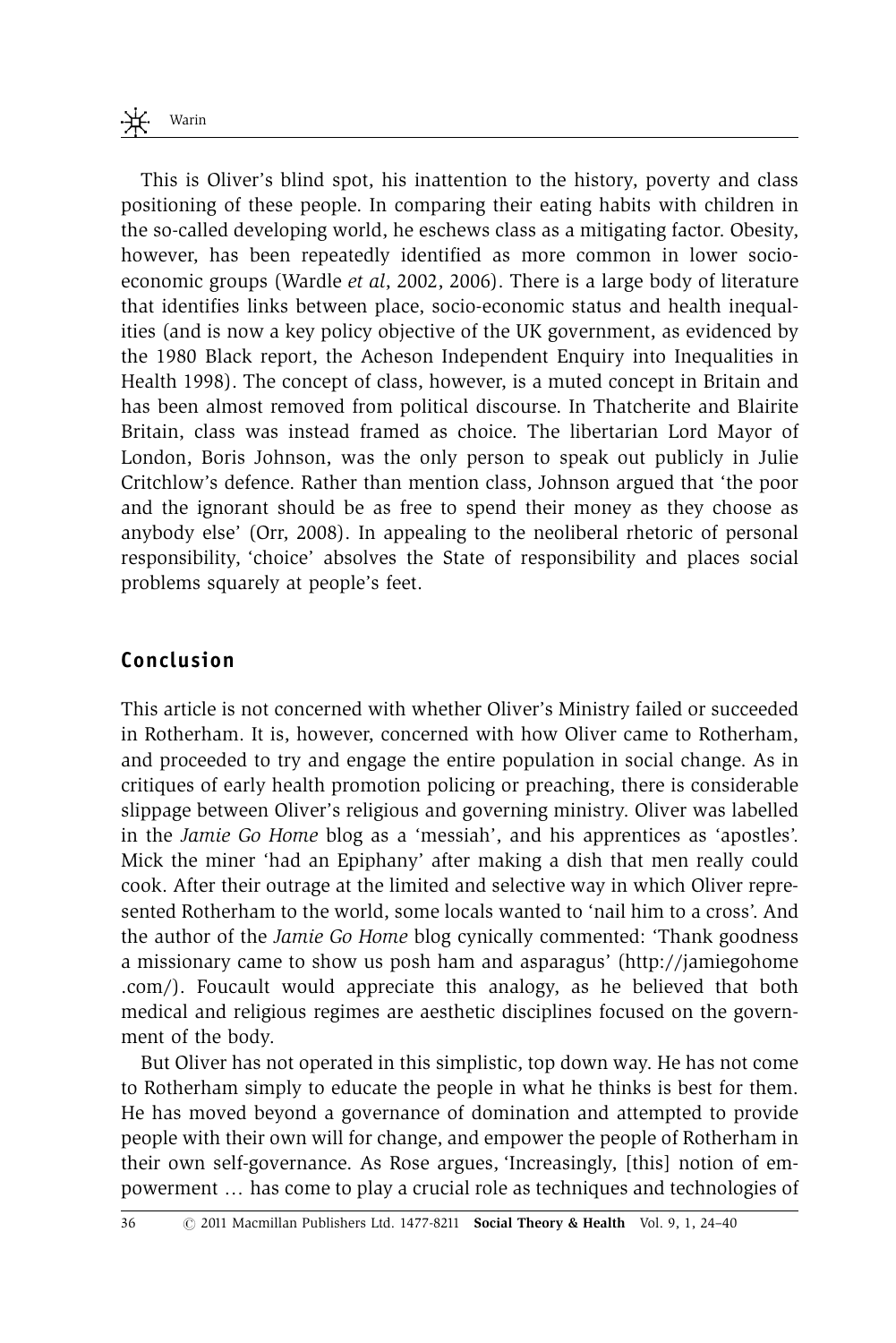governance, in shaping the conduct of individuals in ways which make them more self-governing' (Rose, 1996). This new form of governing works to create compliant, model citizens, and those who do not take up rules of conduct and specific practices are vilified as being incapable and unable to care for themselves or for others. It is possible that Critchlow presents an opportunity to chip away at and weaken the micro-politics of power, to fashion a new form of subjectivity that Foucault describes in his later work on resistance as self-formation (Foucault, 1982; cf. Thompson, 2003). But her actions, which work within and through the techniques of governance already in place, are represented as evidence of her failed status as a mother. Thus her resistance to neoliberal forces of power are thwarted as they 'reinstate its conditions in the very moment of subversion' (Mills, 2003, p. 261). This is not to argue that Critchlow is trapped in a model of governance, rather to recognise that she appropriates the power and freedom that constitute governance, and operationalises these forces as resistance. In refusing a particular constitution of subjectivity imposed through governance, she destabilises and deregulates the forces that position her.

Asthana and Halliday (2006) argue that despite the policy rhetoric and apparent understanding of the need for a comprehensive range of social policies in tackling health inequalities, the UK government's health inequalities strategy remains highly behavioural and individualistic (2006, p. 562). This confusion between a wider social model of health and a narrow intervention has come hand in hand with neoliberal environments that focus not so much on equality, but on concepts of opportunity and responsibility. In this shift, large-scale bureaucracies are not seen as the most appropriate way to manage people, so links between State and private entities are relied upon to navigate individual responsibility and change (ibid, p. 585). Reality TV is an opportunity for governing at a distance in which guidelines and regimes for care of self are presented as rational and practical means to become an ethical health consumer and citizen.

Couldry (2008) suggests that reality TV is the secret theatre of neo-liberalism, in which common sense is naturalised, validated and performed on screen. In response to Jamie's first reality TV show on school dinners, Scottish GP Spence stated in the British Medical Journal: 'Jamie Oliver has done more for the public health of our children than a corduroy army of health promotion workers or a £100 m Saatchi & Saatchi campaign' (2005, p. 678). Such validation unreflexively accepts the rhetorical storyline of obesity and ignores the contextualisation of people's lives. It is to people like Julie Critchlow and other Rotherham dissenters, that we have the most to learn about the ways in which food and weight is deeply enmeshed in the socio-economic and gendered relations of people's lives (often across generations) and cannot be changed overnight (or in four episodes).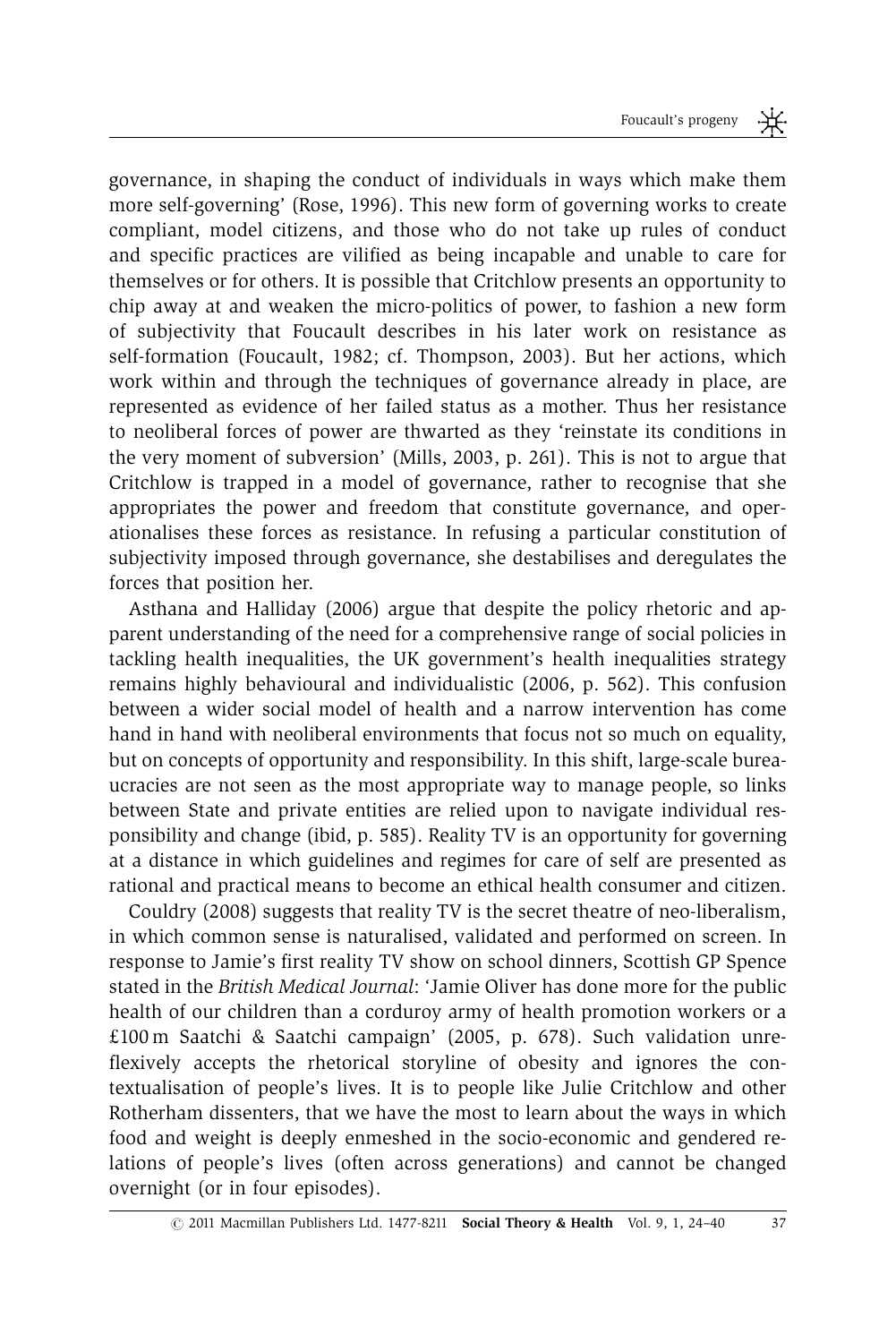

#### Acknowledgement

I acknowledge Professor John Coveney and the engagement of postgraduate students at Durham University, UK (Advanced Theory in Medical Anthropology) for their input into the formulation of these ideas.

#### About the Author

Megan Warin is a social anthropologist whose teaching and research interests coalesce around the gendering of health and illness, the embodiment of food and memory, and theory in medical anthropology. Warin has worked in Australian and UK universities, and is a member of the Life Course and Intergenerational Health Research Group, where she is exploring gender and class differences in obesity in an Australian context. She is also examining Persian women's experiences of memory and migration, with anthropology colleagues at the Australian National University.

#### References

- Asthana, S. and Halliday, J. (2006) What Works in Tackling Health Inequalities?: Pathways, Policies and Practice through the Lifecourse. Bristol, UK: The Policy Press.
- Barry, C., Brescoll, V., Brownell, K. and Schlesinger, M. (2009) Obesity metaphors: How beliefs about the causes of obesity affect support for public policy. Milbank Quarterly 87(1): 7–47.
- Change4Life (2009) http://www.nhs.uk/change4life/Pages/Default.
- Couldry, N. (2008) Reality TV, or the secret theatre of neoliberalism. The Review of Education, Pedagogy and Cultural Studies 30: 3–13.
- Coveney, J. (1998) The government and ethics of health promotion: The importance of Foucault. Health Education Research 13(3): 459–468.
- Coveney, J. (2008) The government of girth. Health Sociology Review 17(2): 199–213.
- Deleuze, G. (1995) Control and becoming. translated by M. Joughin Negotiations. New York: Columbia University Press, pp. 169–176.
- Diprose, R. (2008) Biopolitical technologies of prevention. Health Sociology Review 17(2): 141–150.
- Entman, R. (1993) Framing: Towards clarification of a fractured paradigm. Journal of Communication 43: 51–58.
- Foucault, M. (1979a) Governmentality. Ideology and Consciousness 6: 5–22.
- Foucault, M. (1979b) Discipline and Punish: The Birth of the Prison. New York: Vintage Books.
- Foucault, M. (1980) Power/Knowledge: Selected Interviews and Other Writings, 1972–1977. London: Harvester Press.
- Foucault, M. (1982) The subject and power. Critical Inquiry 8(4): 777–795.
- Foucault, M. (1991) Governmentality. In: G. Burchell, C. Gordon and P. Miller (eds.) The Foucault Effect: Studies in Governmentality. Chicago, IL: University of Chicago, pp. 87–104.
- Gibson, O. (2008) Now Jamie Oliver wants Britain on a wartime diet. The Guardian 29 March.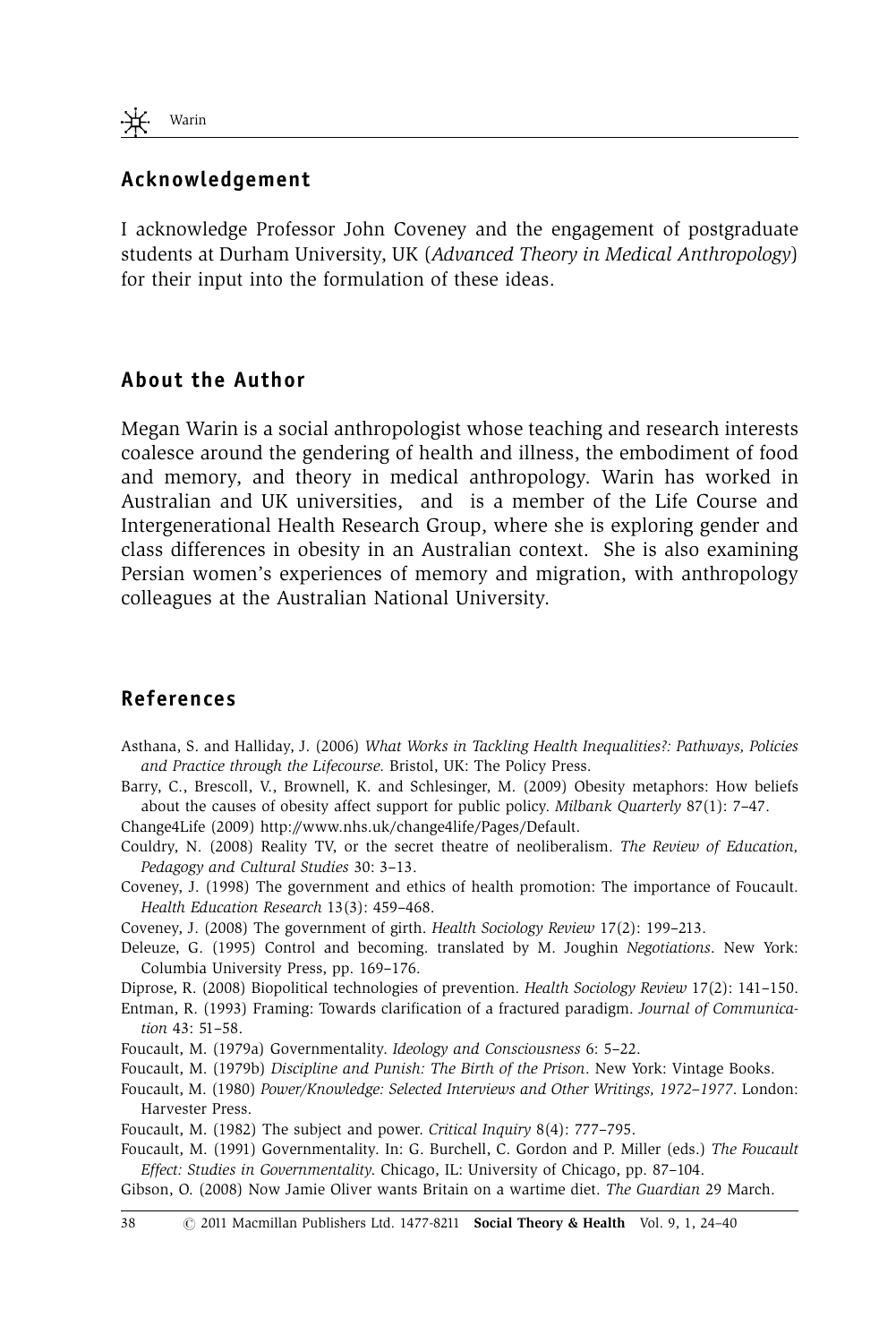- Hattersley, G. (2006) We know what food the kids like, and it's not Polenta. The Sunday Times 24 September.
- Jamie Go Home Blog. (2008) http://jamiegohome.com/, accessed March 2009.
- Kendrick, R. (2008) We can change the face of this future': Television transforming the fat child. Australian Feminist Studies 23(57): 389–400.
- Komesaroff, P. and Thomas, S. (2007) Combating the obesity epidemic: Cultural problems demand cultural solutions. Internal Medicine Journal 37(5): 287–289.
- Lawrence, F. (2008) Britain on a plate. The Guardian 1 October.
- Lee, H. (2009) Book review: Ouellette, L., & Hay, J. (2008). Better living through reality TV. Journal of Communication Inquiry 33: 75–82.
- Leunig, T. and Swaffield, J. (2008) Cities Unlimited: Making Urban Regeneration Work. London: Policy Exchange.
- Midgley, C. (2008) Jamie tucks into the poor and fat: TV's staple diet. Times Online, 9 October.
- Miller, P. and Rose, N. (1990) Governing economic life. Economy and Society 19(1): 1–31.
- Mills, C. (2003) Contesting the political: Butler and Foucault on power and resistance. The Journal of Political Philosophy 3: 253–272.
- Ministry of Food. (2008) About Jamie's ministry of food, http://www.jamiesministryoffood.com/ content/jo/about.html, accessed 9 March 2009.
- Monaghan, L. (2008) Men and the War on Obesity: A Sociological Study. London: Routledge.
- Nabi, R. (2007) Determining dimensions of reality: A concept mapping of the reality TV landscape. Journal of Broadcasting and Electronic Media 51(2): 371–390.
- Nabi, R., Biely, E., Morgan, S. and Stitt, C. (2003) Reality-based television programming and the psychology of its appeal. Media Psychology, 1532-785X, 5(4): 303–330.
- Nerlich, B. (2009) The post-antibiotic apocalypse and the war on superbugs: Catastrophe discourse in microbiology, its rhetorical form and political function. Public Understanding of Science 18(5): 574–590.
- Oliver, J. (2008) Ministry of food, Jamie's manifesto, http://www.jamieoliver.com/jamies-ministryof-food, accessed 9 March 2009.
- Ouellette, L. and Hay, J. (2008) Better Living Through Reality TV: Television and Post-Welfare Citizenship. Oxford, UK: Blackwell Publishing.
- Orr, D. (2008) Should we tell people what to eat? The Independent 4 October.
- Petersen, A. (2003) Governmentality, critical scholarship and medical humanities. Journal of Medical Humanities 24(3/4): 187–201.
- Raphael, D. and Bryant, T. (2002) The limitations of population health as a model for a new public health. Health Promotion International 17(2): 189–199.
- Rich, E. and Miah, A. (2009) Prosthetic surveillance: The medical governance of healthy bodies in cyberspace. Surveillance & Society 6(2): 163–177.
- Rose, N. (1989) Governing the Soul: The Shaping of the Private Self. London: Routledge.
- Rose, N. (1996) The death of the social? Re-figuring the territory of government. Economy and Society 25(3): 327–356.
- Rose, N. (1999) Powers of Freedom: Reframing Political Thought. Cambridge: Cambridge University Press.
- Rose, N., O'Malley, P. and Valverde, M. (2006) Governmentality. Annual Review of Law Society 2: 83–104.
- Rotherham Deprivation Study. (2005) http://www.rotherham.gov.uk/graphics/YourCouncil/Policy+ Research+and+Community+Engagement/\_Deprivation+Study.htm, accessed March 2009.

Spence, D. (2005) Jamie's school dinners. British Medical Journal 330: 678.

- Summers, D. (2008) No excuses for being fat, tories insist as they launch new deal on public health. The Guardian 27 August.
- Thompson, K. (2003) Forms of resistance: Foucault on tactical reversal and self-formation. Continental Philosophy Review 36: 113–138.